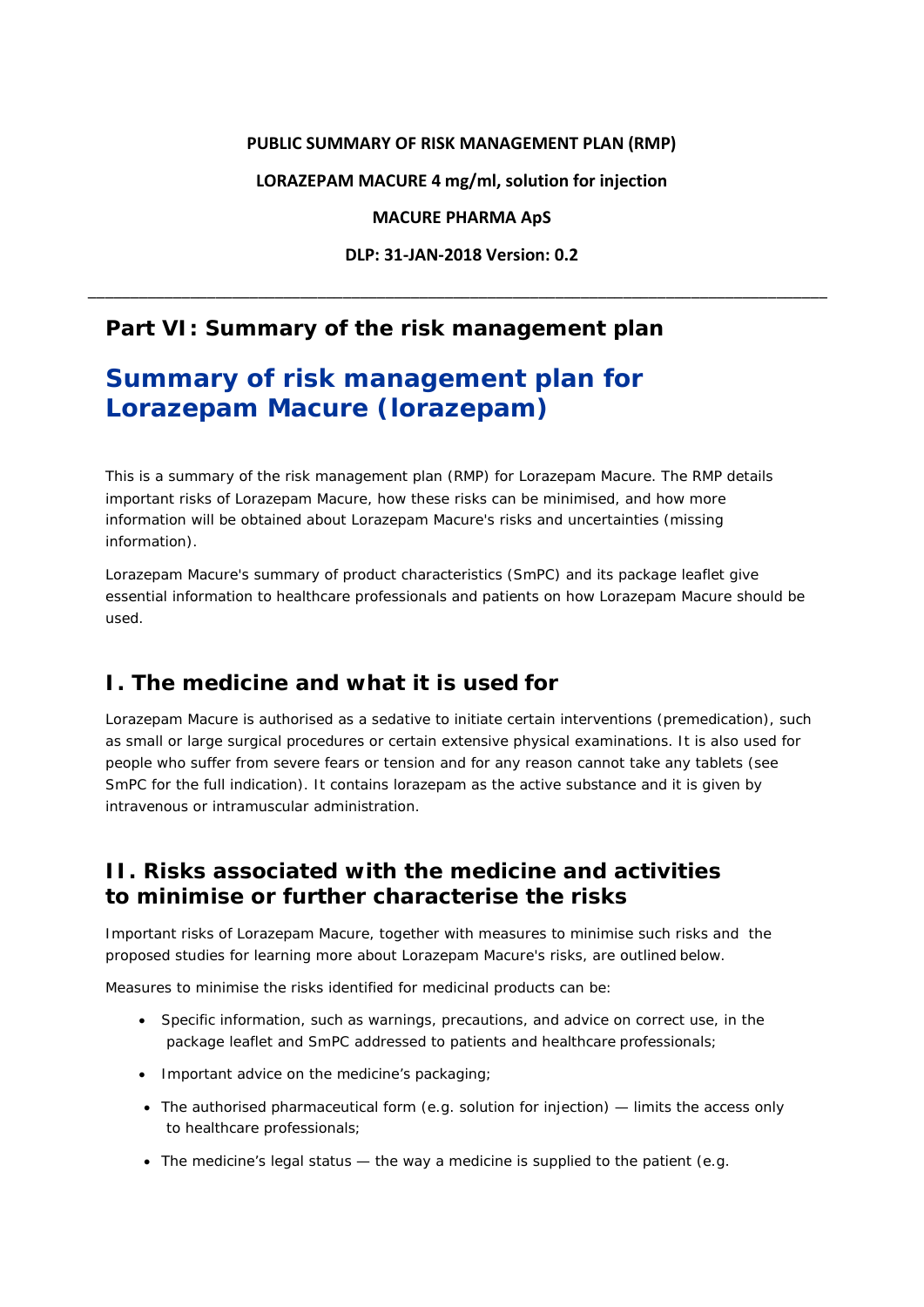with prescription) can help to minimise its risks.

Together, these measures constitute *routine risk minimisation* measures.

In addition to these measures, information about adverse reactions is collected continuously and regularly analysed so that immediate action can be taken as necessary. These measures constitute *routine pharmacovigilance activities*.

If important information that may affect the safe use of Lorazepam Macure is not yet available, it is listed under 'missing information' below.

### *II.A List of important risks and missing information*

Important risks of Lorazepam Macure are risks that need special risk management activities to further investigate or minimise the risk, so that the medicinal product can be safely administered. Important risks can be regarded as identified or potential.

Identified risks are concerns for which there is sufficient proof of a link with the use of Lorazepam Macure.

Potential risks are concerns for which an association with the use of this medicine is possible based on available data, but this association has not been established yet and needs further evaluation.

Missing information refers to information on the safety of the medicinal product that is currently missing and needs to be collected.

| List of important risks and missing information |                       |
|-------------------------------------------------|-----------------------|
| Important identified risks                      | None                  |
| Important potential risks                       | None                  |
| Missing information                             | Use in pregnant women |

#### *II.B Summary of important risks*

The safety information in the proposed Product Information is aligned to the reference medicinal product.

| Missing information - Use in pregnant women |                                                                                                          |
|---------------------------------------------|----------------------------------------------------------------------------------------------------------|
| Risk minimisation measures                  | Routine risk minimisation measures:<br>SmPC section 4.6.<br>Pharmaceutical form: solution for injection. |
|                                             | Legal status: prescription only medicine.                                                                |

#### *II.C Post-authorisation development plan*

#### **II.C.1 Studies which are conditions of the marketing authorisation**

There are no studies which are conditions of the marketing authorisation or specific obligation of Lorazepam Macure.